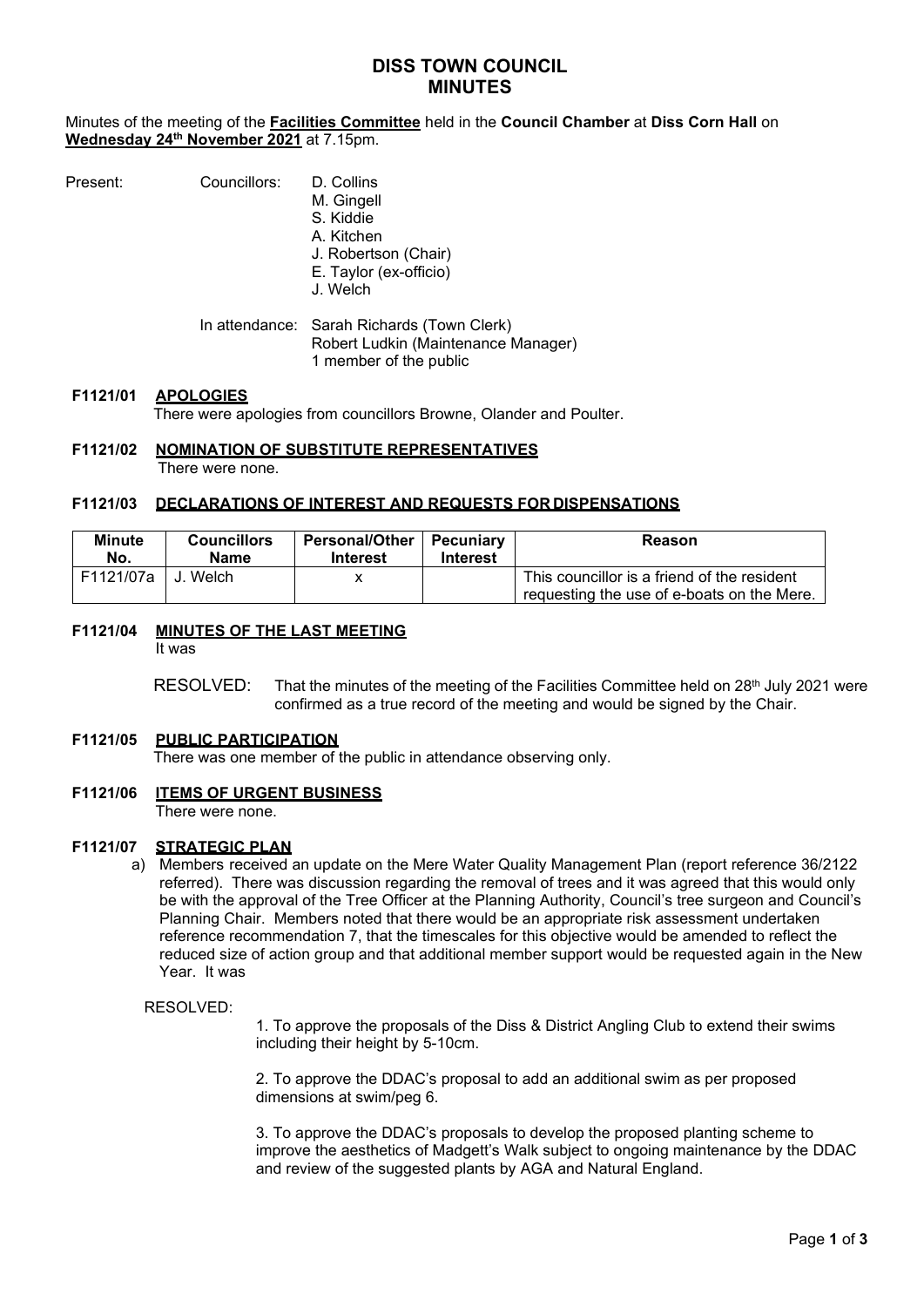4. To approve the trimming and removal of trees and reeds from the park swims subject to consent from the Tree Officer at the District Planning Authority and in conjunction with the Council's tree surgeon and Chair of Planning.

5. To approve the terms for night fishing and include as an Appendix to the Memorandum of Understanding.

6. To approve a hire fee of £1,500 to the DDAC for 2022-23 (excluding utilities) with a review of their financial contribution to other recommended measures to improve the Mere water quality before determining the fee for subsequent years.

7. To approve a trial of the use of e-boats on the Mere subject to a review of the application form, terms of use and licence.

**(Action: Clerk / RFO; by 03.02.22)**

b) Members noted progress on the Strategy Action Plan.

# **F1121/08 THE QUEEN'S PLATINUM JUBILEE IN 2022**

Members received a report (reference 37/2122 referred) regarding the progress towards planning for the Queen's Platinum Jubilee celebrations. It was

RESOLVED: To recommend to the Executive committee / Full Council that £5,177 is requested in the precept for the 2022-23 financial year to finance the Queen's Platinum Jubilee celebrations.

# **(Action: RFO; immediately)**

# **F1121/09 FACILITIES BUDGET**

Members considered a report (reference 38/2122 referred) regarding the Facilities committee budgetary proposals for the 2022-23 financial year. It was

RESOLVED: That Committee agrees the following budgets for the financial year 2022/23 for recommendation to Full Council:

a) Income increases as proposed by the Budget Action Group in Appendix A

- b) Budgets for expenditure of revenue costs as proposed by the B.A.G in Appendix B
- c) Budgets for expenditure of Earmarked Reserves as proposed by the B.A.G in Appendix B

**(Action: RFO; immediately)**

# **F1121/10 SPORTS GROUND**

Members considered a report (reference 40/2122 referred) regarding hire fees and contracts for users of the Sports Ground.

RESOLVED: That the full report regarding hire fees and contracts for users of the Sports Ground would be presented to the December meeting of the Executive committee.

## **(Action: Clerk / DepTC; by 02.12.21)**

### **F1121/11 PROGRESS REPORT**

Members noted progress on decisions made at the last meeting of this committee.

### **F1121/12 MEMBER FORUM**

Members considered information or issues relevant to this committee from members for brief discussion, action or inclusion on a future agenda. The Chair thanked the Clerk for her efforts for the Remembrance Day parade and wreath laying ceremony and Fiona McSweeney for a fantastic issue of Diss Matters.

## **F1121/13 DATE OF NEXT MEETING**

Members noted that the next meeting of this committee is scheduled for 9<sup>th</sup> February 2022.

# **F1121/14 PUBLIC BODIES (ADMISSIONS TO MEETINGS)**

Members considered a resolution under the Public Bodies (Admissions to Meetings) Act 1960 and Standing Orders 3d to exclude members of the public and press in order to discuss the following item which is properly considered to be of a confidential nature.

### **F1121/15 RECTORY MEADOW**

Members received a confidential report regarding the replacement of hedging at Rectory Meadow with a